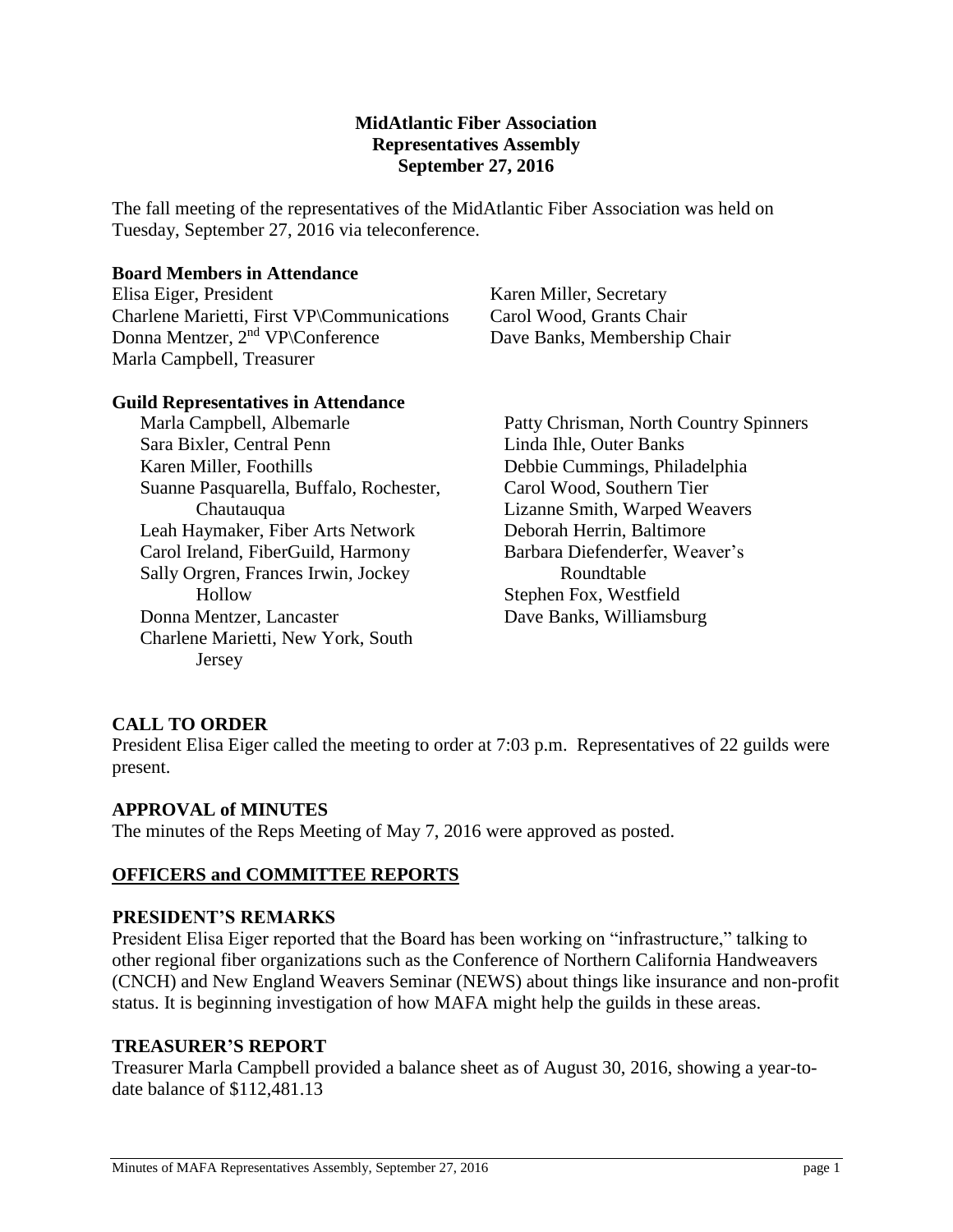# **COMMUNICATIONS CHAIR REPORT**

Communications Chair Charlene Marietti reported that volunteers have been busy putting together the conference website. The social media teams have also been active on Facebook, Pinterest, Ravelry, Weavolution, and Twitter. She called for a volunteer to help with the Weavolution platform. She also asked the reps to help get the word out on the conference and the many activities that will be open to the public.

# **CONFERENCE COMMITTEE REPORT**

Conference Chair Donna Mentzer reported that next year's conference would be held from July 20-23 at Millersville University. See [http://www.mafa-conference-2017.org](http://www.mafa-conference-2017.org/) for the latest information. The forty workshops are described there. A PDF of workshop information will be available later this fall. On January 2 online registration will begin; students will be able to see immediately which class they have been enrolled in. We have over 30 applicants for the Marketplace vendor slots. There will be speakers, spin-ins, demos, and other activities in the Marketplace. The vendors will be announced in the next month. The Fashion Show will be juried; an exhibit will showcase all the submitted entries. The Sample Exchange is being revived.

There was some discussion about the Sample Exchange books from previous years. They are currently stored at Red Stone Glen Fiber Arts Center. Sara Bixler agreed that the books could stay there, but suggested we should look for ways to make them more accessible. Elisa has asked for volunteers to digitize the samples, but has not yet received any responses.

# **MEMBERSHIP REPORT**

Membership Chair Dave Banks said that there are currently 44 guilds. The renewal form will be sent out this week. We are asking for all guilds to provide some additional information this year, including member numbers and lists of members. The membership lists will only be used to determine eligibility for membership discounts during conference registration.

# **GRANTS COMMITTEE REPORT**

Grants Committee Chair Carol Wood reported that the MAFA website contains the list of the 4 current winners of the Guild Grants, and the reports from the previous year's winners. Guidelines and applications will be available on the MAFA website by November 15. The deadline will be January 31, using the same criteria as in previous years – education in fiber arts, with some impact on the public.

The committee has been charged with managing the Conference Fellowships process as well. This year there will be an additional fellowship for weavers – the Ellen Dorosh Award. Deadlines for these will be April 1. Application information will be available over the next few months on the conference website.

It was suggested that Elisa address the grants, fellowships, and scholarships available in her next reps message. She should also include information about the Fannin Fund for year-end giving.It was also suggested that MAFA update the Grants/Fellowship section of the MAFA website to summarize these programs, with a few bullets on criteria and deadlines, since there seems to be a lot of confusion surrounding them.